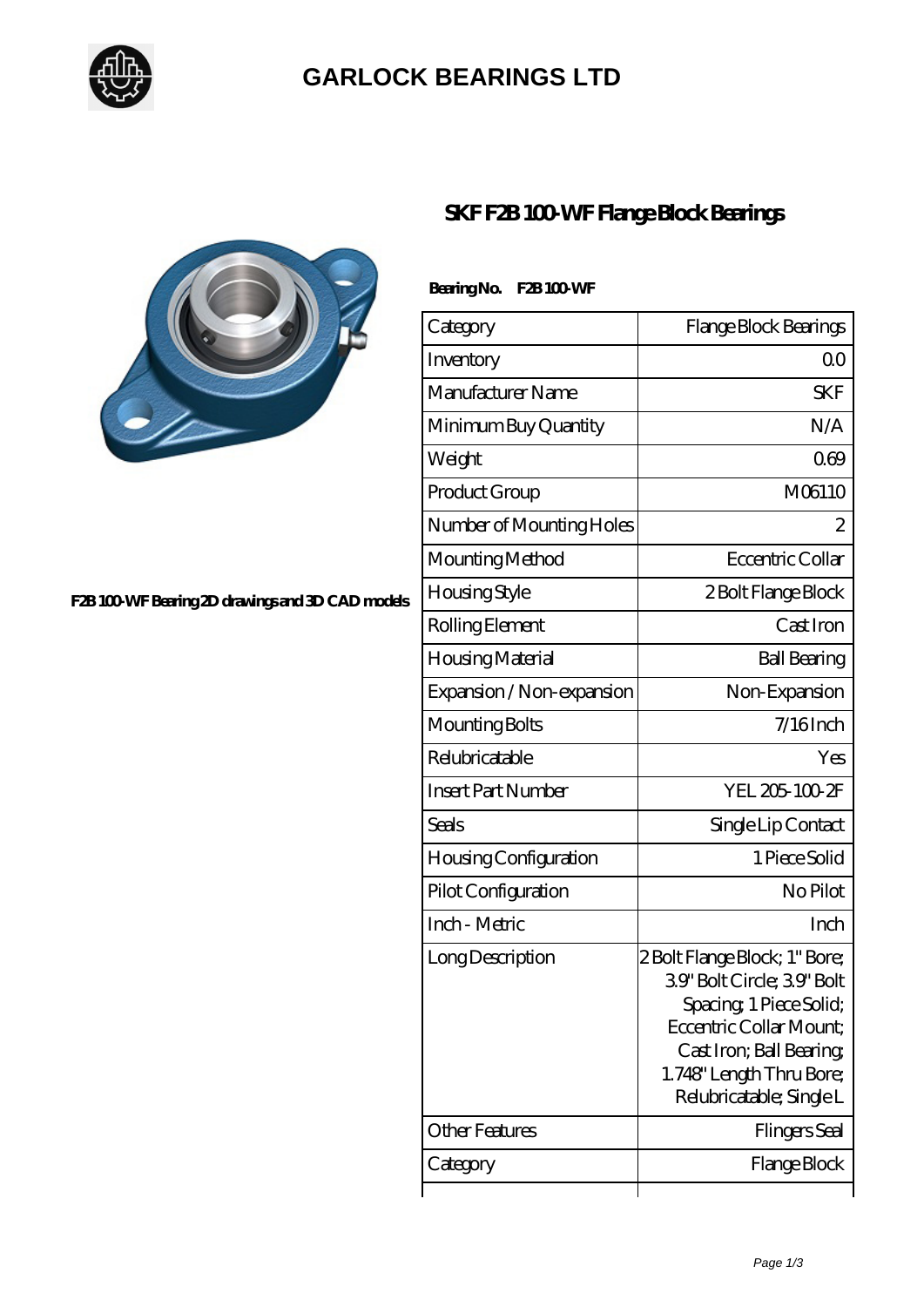

## **[GARLOCK BEARINGS LTD](https://m.letterstopriests.com)**

| <b>UNSPSC</b>                         | 31171501                         |
|---------------------------------------|----------------------------------|
| Harmonized Tariff Code                | 8483204040                       |
| Noun                                  | Bearing                          |
| <b>Keyword String</b>                 | Flanged                          |
| Manufacturer URL                      | http://www.skf.com               |
| Weight/LBS                            | 1.52145                          |
| d                                     | 1 Inch   25.4 Millimeter         |
| Nominal Bolt Circle<br>Diameter Round | 39Inch   99.1 Millimeter         |
| Cartridge Pilot Depth                 | OInch   OMillimeter              |
| D                                     | 1.748Inch   44.399<br>Millimeter |
| Cartridge Pilot Diameter              | OInch   OMillimeter              |
| <b>Bolt Spacing</b>                   | 39Inch   99.1 Millimeter         |
| bore diameter:                        | $1.0000$ in                      |
| radial dynamic load<br>capacity:      | 14kN                             |
| bolt center-to-center length:         | 39063in                          |
| radial static load capacity:          | 7.8 <sub>kN</sub>                |
| overall length/diameter:              | 70 <sub>mm</sub>                 |
| seal type:                            | Contact with Flinger             |
| bore type:                            | Round                            |
| length through bore:                  | 45.9mm                           |
| duty type:                            | Standard Duty                    |
| finish/coating                        | Uncoated                         |
| mounting type:                        | Two-Bolt Flange                  |
| maximum rpm:                          | 7000RPM                          |
| housing material:                     | Cast Iron                        |
| series:                               | <b>FYT</b>                       |
| locking device:                       | Eccentric Collar                 |
| replacement bearing                   | YEL 205-100-2F                   |
| expansion type:                       | Non-Expansion Bearing<br>(Fixed) |
|                                       |                                  |